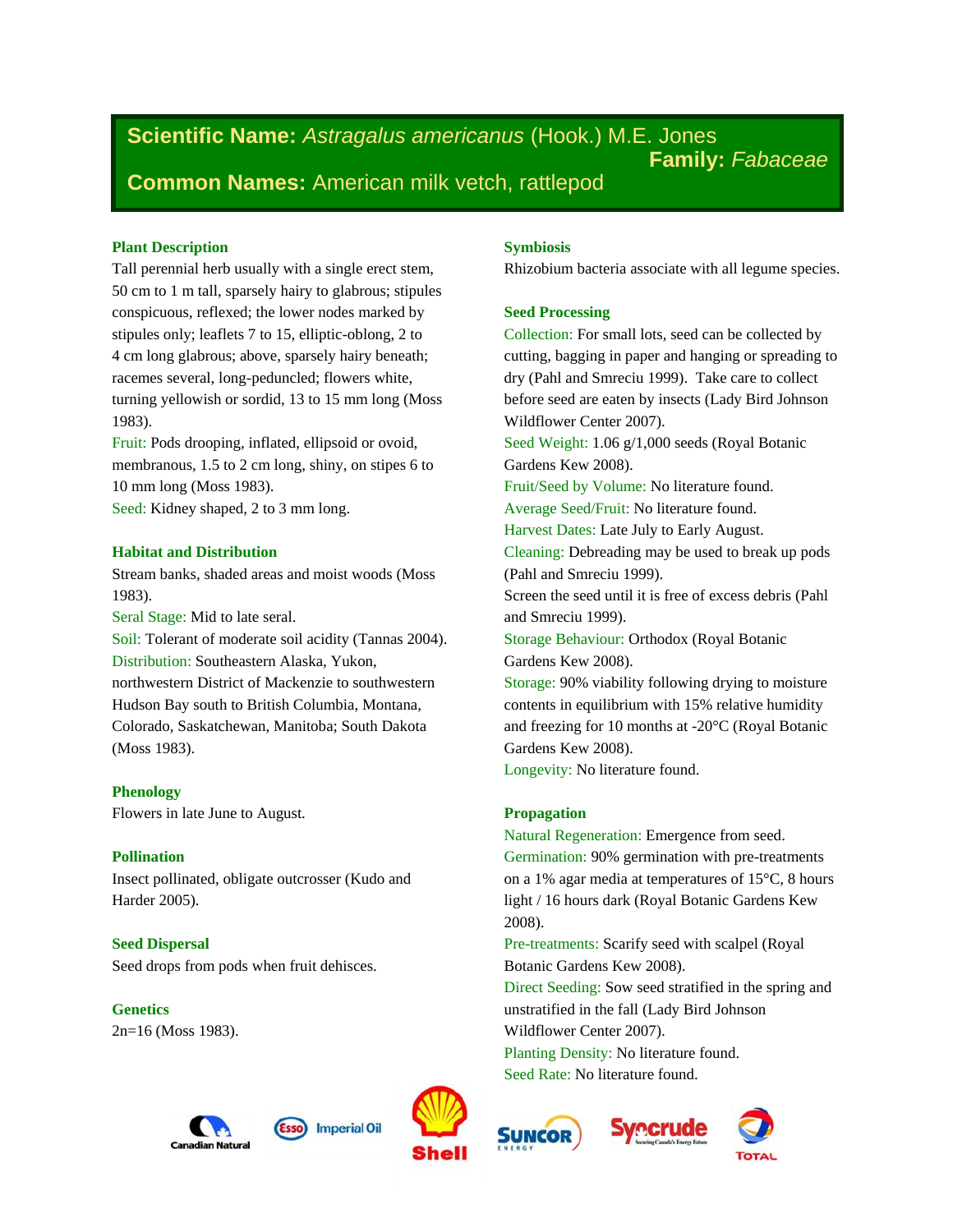Vegetative Propagation: No literature found. Micro-propagation: No literature found.

#### **Aboriginal/Food Uses**

Food: The root could be eaten only in very small amounts during times of starvation (Marles et al. 2000).

Medicinal: The root can be chewed and the juice swallowed to treats stomach aches and cramps (Marles et al. 2000). Other: Seed pods were use as rattles for babies (Marles et al. 2000).

#### **Wildlife/Forage Usage**

Wildlife: No literature found. Livestock: Good forage value and forms fair quality hay (Tannas 2004). Grazing Response: Decreaser (Tannas 2004).

# **Reclamation Potential**

*Astragalus americanus* seed collected in the mountain and foothill regions was removed from a greenhouse seedling production experiment due to poor germination (Smreciu 1995).

*Astragalus americanus* is tolerant of moderate soil acidity.

#### **Commercial Resources**

Availability: No known sources in Alberta (ANPC 2010).

Cultivars: No Literature found. Uses: No literature found.

## **Notes**

*Astragalus americanus* is listed as 87% intact (more occurrences than expected) in the Alberta oil sands region (Alberta Biodiversity Monitoring Institute 2014).

## **References**

Alberta Biodiversity Monitoring Institute, 2014. The status of biodiversity in the oil sands region of Alberta. Alberta Biodiversity Monitoring Institute,

> **Imperial Oil Canadian Natura**



Edmonton, Alberta. 47 pp.

[http://www.abmi.ca/FileDownloadServlet?filename=](http://www.abmi.ca/FileDownloadServlet?filename=The%20Status%20of%20Biodiversity%20in%20the%20Oil%20Sands%20Region%20of%20Alberta_2014_Supplemental%20Report.docx&dir=REPORTS_UPLOAD) [The%20Status%20of%20Biodiversity%20in%20the](http://www.abmi.ca/FileDownloadServlet?filename=The%20Status%20of%20Biodiversity%20in%20the%20Oil%20Sands%20Region%20of%20Alberta_2014_Supplemental%20Report.docx&dir=REPORTS_UPLOAD) [%20Oil%20Sands%20Region%20of%20Alberta\\_201](http://www.abmi.ca/FileDownloadServlet?filename=The%20Status%20of%20Biodiversity%20in%20the%20Oil%20Sands%20Region%20of%20Alberta_2014_Supplemental%20Report.docx&dir=REPORTS_UPLOAD) 4 Supplemental%20Report.docx&dir=REPORTS\_U [PLOAD](http://www.abmi.ca/FileDownloadServlet?filename=The%20Status%20of%20Biodiversity%20in%20the%20Oil%20Sands%20Region%20of%20Alberta_2014_Supplemental%20Report.docx&dir=REPORTS_UPLOAD) [Last accessed June 16, 2014].

ANPC (Alberta Native Plant Council), 2010. Native Plant Source List.

[http://www.anpc.ab.ca/assets/ANPC\\_2010\\_Native\\_Pl](http://www.anpc.ab.ca/assets/ANPC_2010_Native_Plant_Source_List.pdf) ant Source List.pdf [Last accessed October 10, 2013].

Kudo, G. and L.D. Harder, 2005. Floral and inflorescence effects on variation in pollen removal and seed production among six legume species. Functional Ecology 19: 245-254.

Lady Bird Johnson Wildflower Center, 2007. *Astragalus americanus* (Hook.) M.E. Jones. IN: Native Plant Database. University of Texas at Austin, Austin, Texas. [http://www.wildflower.org/plants/result.php?id\\_plant](http://www.wildflower.org/plants/result.php?id_plant=ASAM3) [=ASAM3](http://www.wildflower.org/plants/result.php?id_plant=ASAM3) [Last accessed October 10, 2013].

Marles, R.J., C. Clavelle, L. Monteleone, N. Tays and D. Burns, 2000. Aboriginal Plant Use in Canada's northwest Boreal Forest. Natural Resources Canada and Canadian Forest Service. UBC Press, Vancouver, British Columbia. 368 pp.

Moss, E.H., 1983. *A. americanus* (Hook.) M.E. Jones. IN: Flora of Alberta. A manual of flowering plants, conifers, ferns, and fern allies found growing without cultivation in the province of Alberta, Canada. 2nd edition. University of Toronto Press, Toronto Ontario. p. 374.

Pahl, M.D. and A. Smreciu, 1999. Growing native plants of Western Canada: Common grasses and wildflowers. Alberta Agriculture, Food and Rural Development and Alberta Research Council. 118 pages.